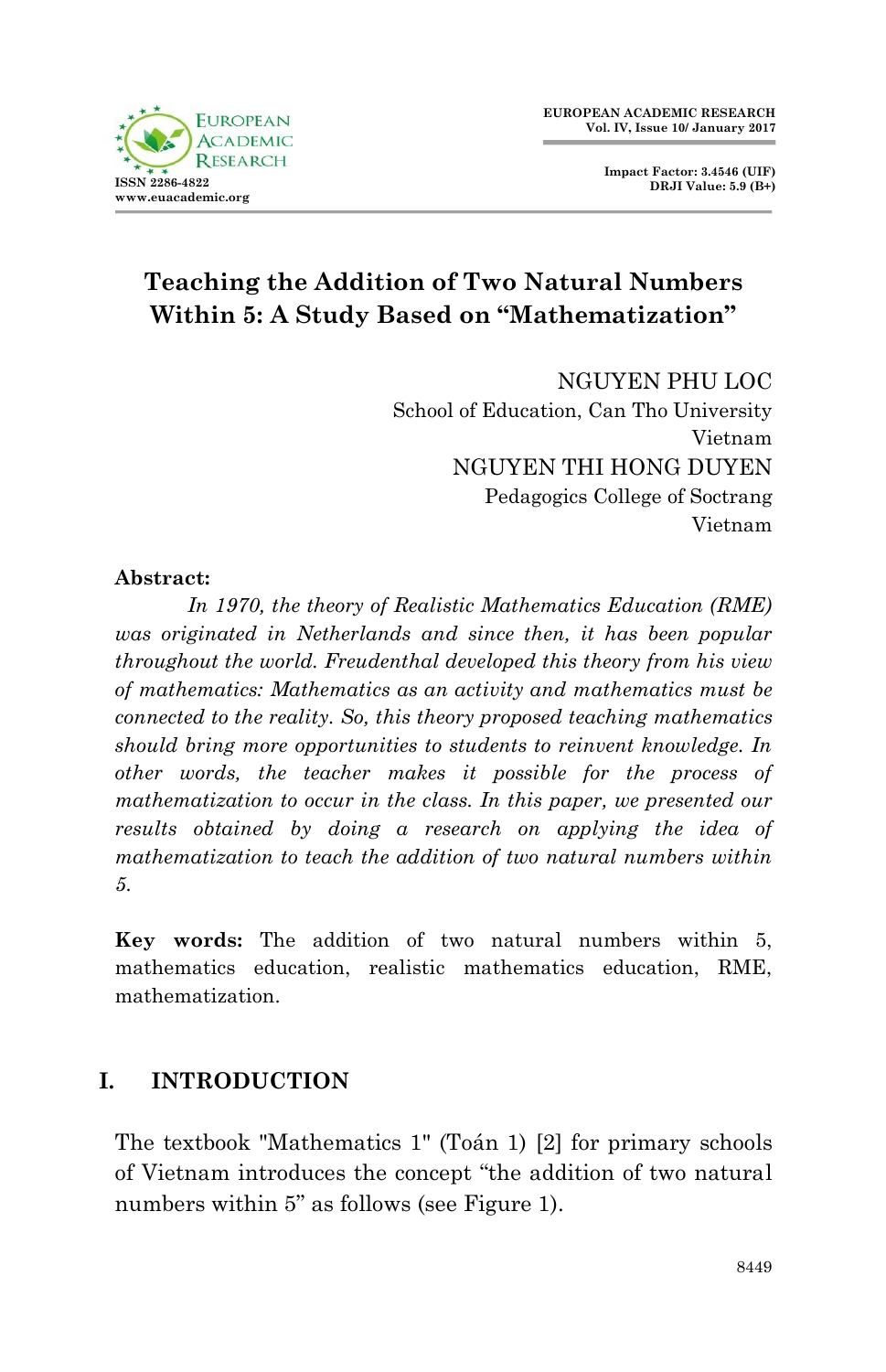

**Figure 1: Intuitive picture for introducing the addition within 5 [ 2 ]**

Figure 1 shows that the textbook "Mathematics 1" for primary schools of Vietnam builds the concept of natural numbers from 1 to 5 based on the cardinal numbers. Therefore, to present the addition of two natural numbers within 5, the textbook uses the following definition:

> The sum of two natural numbers  $n = \text{card}(A)$  and  $m = \text{card}(B)$ is  $n + m$  (= card (AUB)), where sets A and B are finite and disjoint sets.

Particularly, to define the sum "4+1" and "1+4", the textbook authors use three intuitive images. Each image indicates a set which is the union of two finite, disjoint sets. Two finite and disjoint sets sequentially consist of a set of four fish and a set of one fish, a set of one hat and a set of four hats, a set of four dots and a set of one dot. It is obvious that sets of four dots and one dot represent for the number 4 and the number 1, respectively. The union of these sets, the set of five dots represents for the number 5. After generalizing from the above specific images, the sum of 4 and 1 is defined to be 5, note that " $4 + 1 = 5$ " and " $1 + 4 = 5$ ". Likewise, the sum of 2 and 3,"  $2+3$ " and " $3+2$ " is to generalize from the sum of three ducks and two ducks, the sum of two sweaters and three sweaters, and the sum of three dots and two dots.

In this study, basing on the textbook's concept "the addition of two natural numbers" as above and the concept "mathematization" of Freudenthal, we want to design and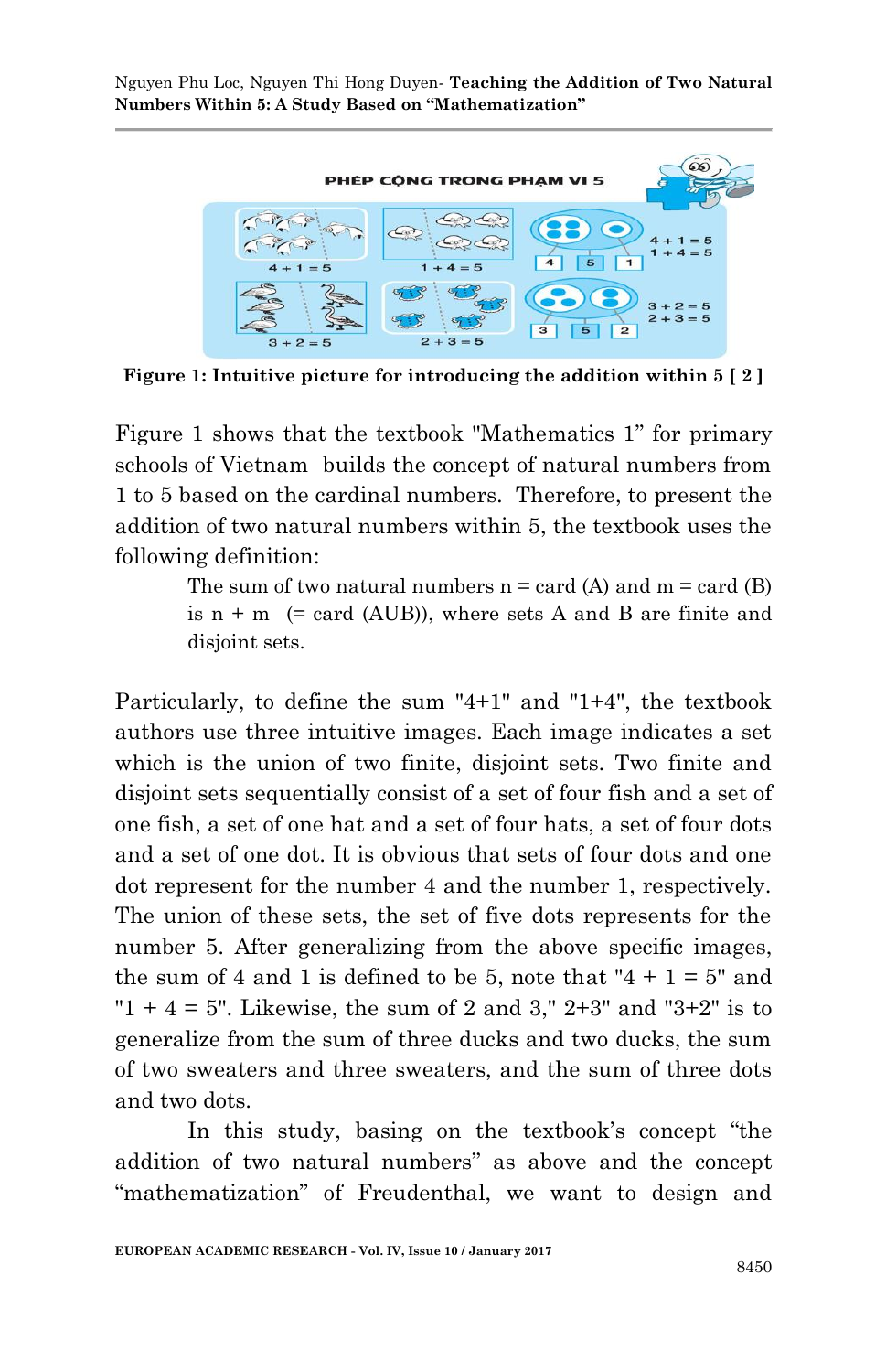implement the lesson on the addition within 5 for 1st - grade students in a Primary school of Vietnam.

# **II. THEORETICAL BACKGROUND**

Mathematizing refers to the various ways of organizing activities in order to exhibit characteristics of mathematics, such as generality, certainty, exactness and brevity. According to Freudenthal, mathematics lessons should give students the "guided" opportunity to "re-invent" mathematics by doing it. This means that in mathematics education, the focal point should not be on mathematics as a closed system but on the activity, on the process of mathematization [1]. Freudenthal distinguished two kinds of mathematization. Horizontal mathematization refers to the process of describing a context problem in mathematical terms - to be able to solve it with mathematical means. Vertical mathematization refers to mathematizing one's own mathematical activity. Through vertical mathematization, the student reaches a higher level of mathematics. It is in the process of progressive mathematization- which comprises both the horizontal and vertical component - that the students construct (new) mathematics.

# **III. METHODOLOGY**

## **Designing contextual problem**

To help students to gain the knowledge of the addition of two natural numbers within 5 in a real situation, we designed a situation, namely "Flower arranging" and a mini game, namely "Pairing".

**Flower arranging**: This is a situation in which students have opportunities to work with the addition of two natural numbers within 5: "4+1=5", "1+4=5", "3+2=5" and "2+3=5".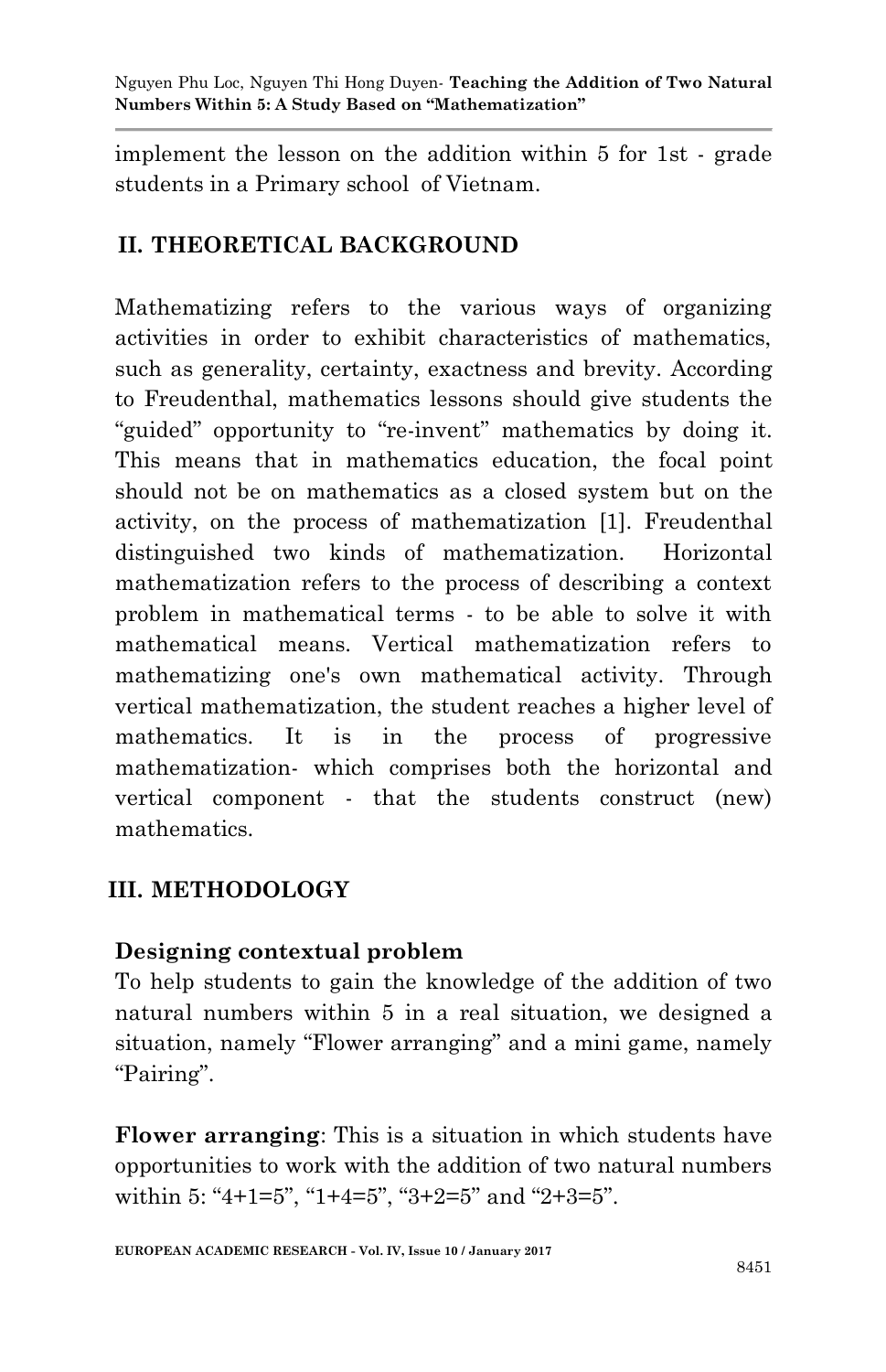*Describe the situation*: The class is divided into small groups, and each group consists of five students. There are two kinds of rose flower in class, they are yellow rose and white rose. Given task: Each member of each group takes only one flower so that the vase of flowers must have two colors.

## **Handout**



**Mini game "Pairing"**: The main rule to play this game is the knowledge of the addition of two natural numbers within 5.

Each student receives one card on which has a natural number smaller than 5. Each two of students is a correct pair if and only if the sum of two numbers on two cards is 5.

**Participants:** 38 students studying grade 1 (class 1A in Soc Trang Pedagogical Practice School) participate in the experimental lesson. In this lesson, their teacher used the situation and the mini game we designed. These students have not learned *the addition of two natural numbers within 5* yet.

#### **IV. LESSON IMPLEMENTATION AND ANALYZING**

#### **4.1. Lesson implementation**

Unit: The addition of two natural numbers within 5 (Phép cộng trong phạm vi 5).

Class: 1A.

School: Soctrang Pedagogical Practice (Thực hành Sư phạm Sóc Trăng), Soctrang province, Vietnam.

Time: from 8:10 AM to 8:50 AM on Tuesday, October 11th, 2016. Teacher: Tieu Ngoc Dung.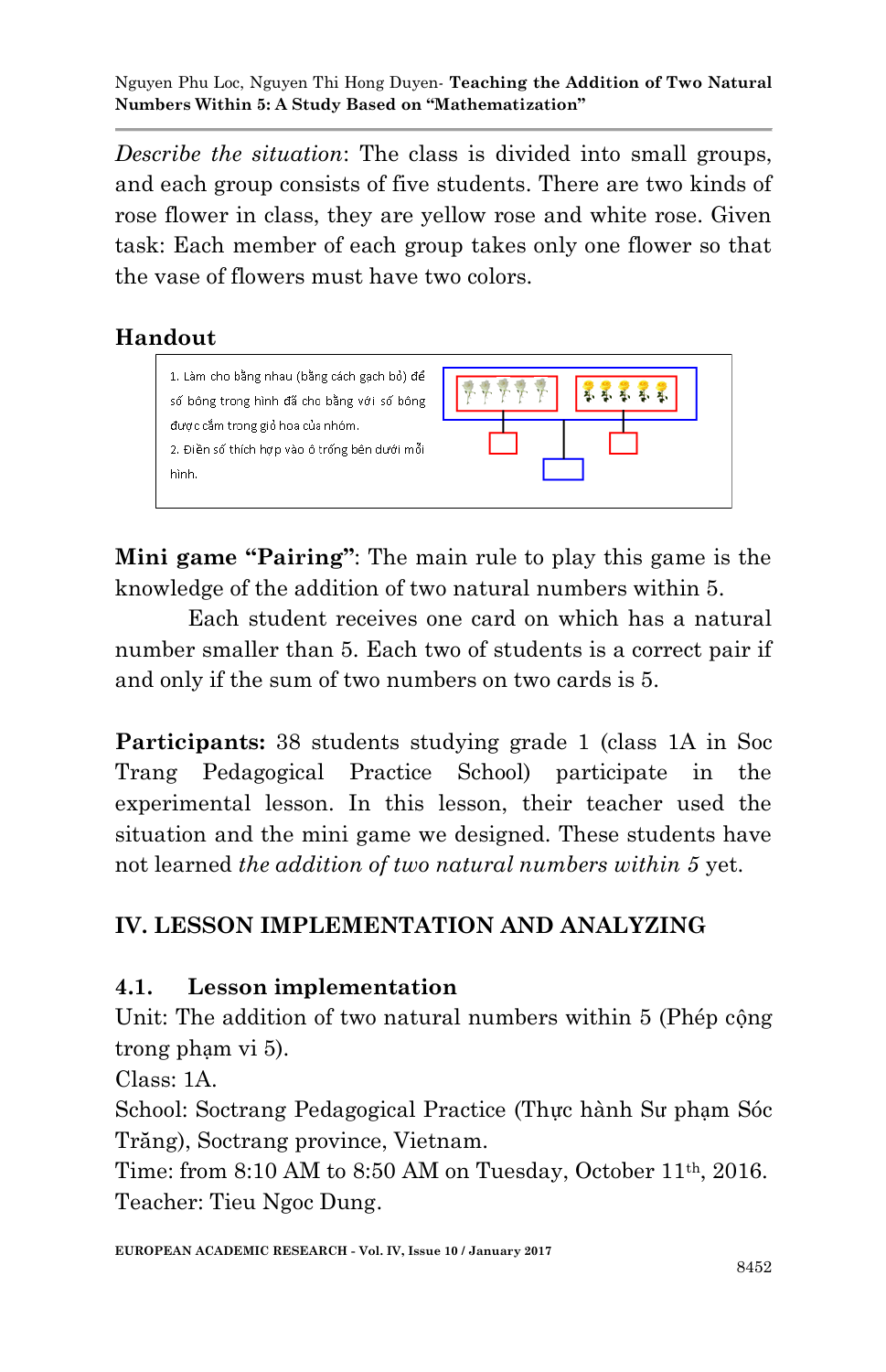Observer: Nguyen Thi Hong Duyen.

Before starting the lesson, the teacher divided the class into seven groups named sequentially as Star fruit, Watermelon, Apple, Mango, Strawberry, Durian, Pineapple and Grape. The Grape has three students and the others have enough five students.

#### *Flower arranging:*

1. The teacher: I will sell rose flowers, and each member in groups is allowed to buy only one flower. Remember that the vase of flowers must have enough two colors.

*While the teacher and the observer were selling flowers for eight groups, students were happy to choose flower. Some of them made joke by imaginary action - pay for the flower. All groups finished the vase of flowers quickly.*

2. The teacher: Now, I will give a new task for all groups. Let's finish the handout such that the number of flowers in your group is equal to the number of flowers in the handout, by crossing out redundant flowers. Do all you understand?

3. All students: Yes.

*All groups finished the handout exactly.*

4. The teacher: Now, I invite a representative of each group to talk about the group's vase: How many white flowers are there in the group's vase? How many yellow flowers are there in the group's vase? And how many flowers are there in the group's vase?

*Sequentially, eight groups showed about the group's vase according to the given questions.*

5. A representative of group Start fruit: The vase has 2 white flowers and 3 yellow flowers. The vase has all five flowers.

6. A representative of group Watermelon: The vase has 1 white flower and 4 yellow flowers. The vase has all five flowers.

7. A representative of group Apple: The vase has 3 white flowers and 2 yellow flowers. The vase has all five flowers.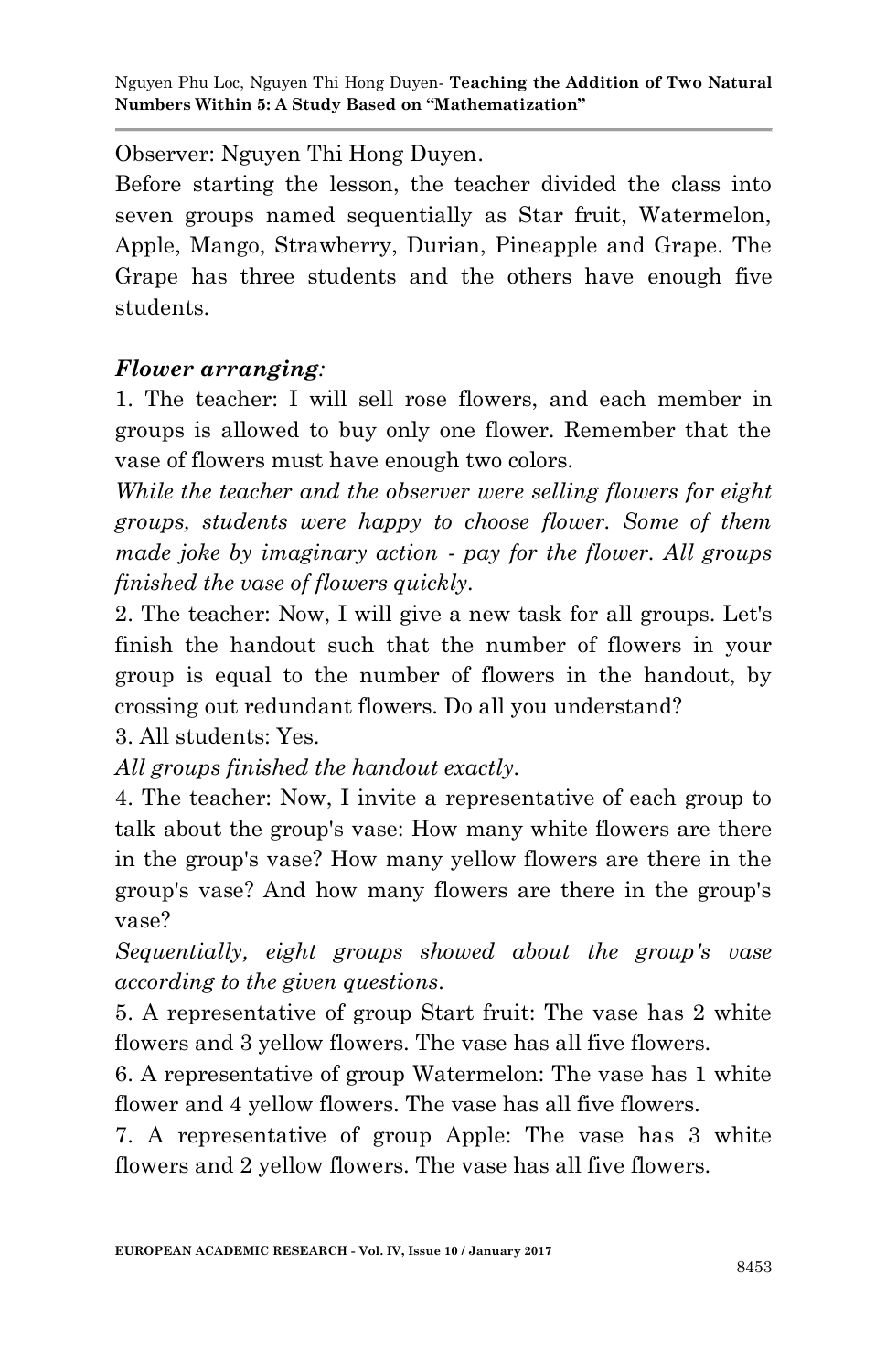8. A representative of group Mango: The vase has 4 white flowers and 1 yellow flower. The vase has all five flowers.

9. A representative of group Strawberry: The vase has 2 white flowers and 3 yellow flowers. The vase has all five flowers.

10. A representative of group Durian: The vase has 1 white flower and 4 yellow flowers. The vase has all five flowers.

11. A representative of group Pineapple: The vase has 2 white flowers and 3 yellow flowers. The vase has all five flowers.

12. A representative of group Grape: The vase has 4 white flowers and 1 yellow flower. The vase has all five flowers.

*After that, the teacher showed all products on a table.*

13. The teacher: Now, pay attention, please! Let's observe the vase of Group Star fruit. It has three yellow flowers and two white yellow flowers. So, how many flowers are there in this vase?

*Most students answered quickly: five. The teacher invited one student to answer.*

14. Phu: Dear teacher, has five.

15. The teacher: Speak full sentence, please!

16. Phu: Dear teacher, the vase has five flowers.

17. The teacher: Now, you see that if we **add** 3 yellow flowers **to** 2 white flowers, how many flowers we get?

*The teacher invited one student.* 

18. Thu: Dear teacher, five.

19. The teacher: Five flowers, thank you. So, we continue to obverse the vase of group Apple. There are three white and two yellow flowers. So, how many flowers are there in this vase? 20. Ha: Dear teacher, five.

21. The teacher: Five flowers, thank you. So, if three white flowers and to two yellow flowers, how many flowers we get?

22. Luu: Dear teacher, five.

23. The teacher: Speak full sentence, please!

*The student the full answer to the teacher: add three white flowers and two yellow flowers together, we get five flowers.*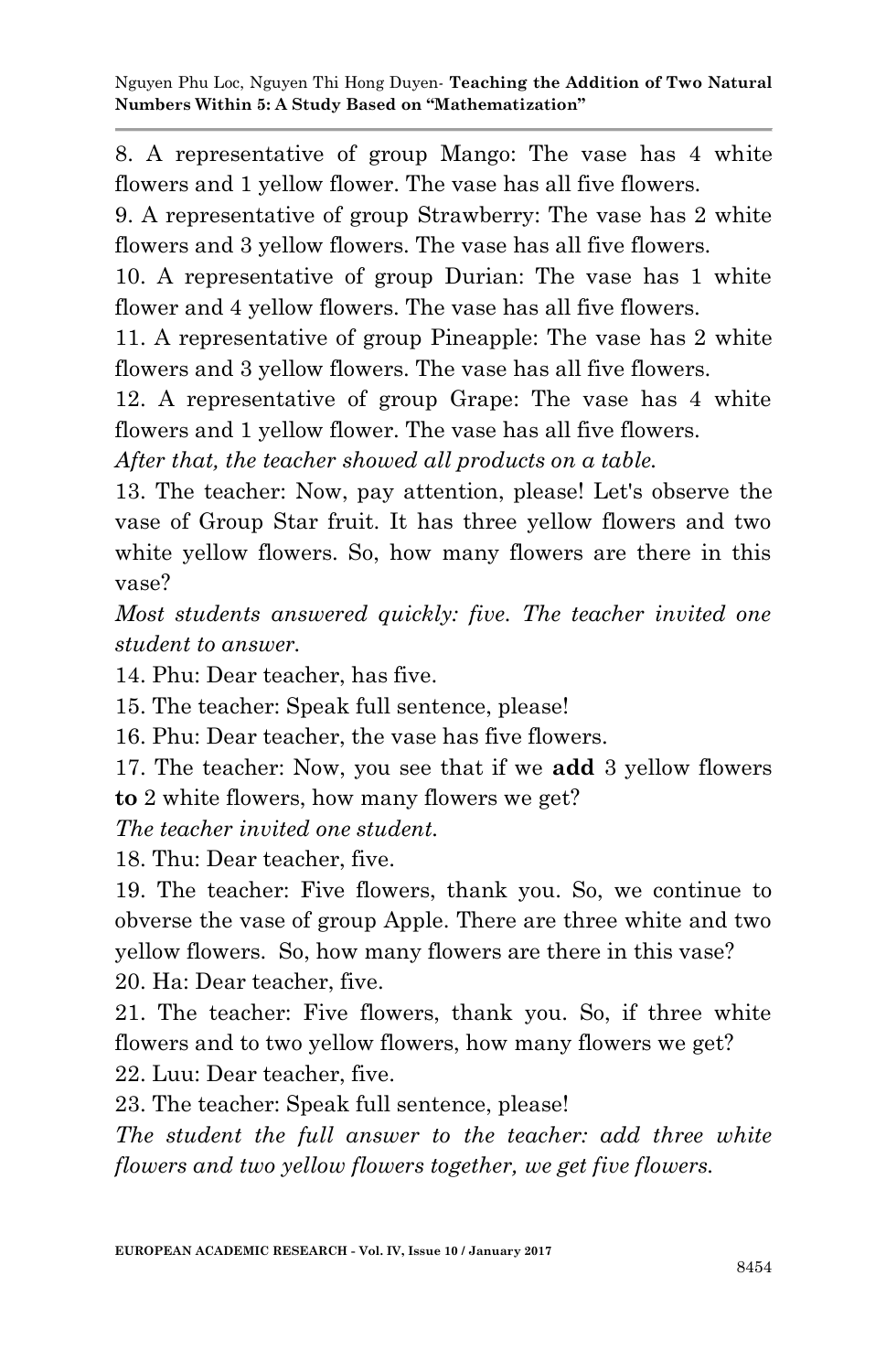24. The teacher: So, if add three flowers to two flowers, how many flowers we get?

*Most students raised their hands to answer. The teacher invited one student.*

25. Tran: ...

*Because* s*he whispered, the teacher invited another student.*

26. Ngan: Dear teacher, three white flowers…

"Needn't mention about colour", *the teacher interrupted.* 

Ngan continued: dear teacher, five flowers.

"Full answer, please", t*he teacher asked.*

Ngan continued: Add three flowers to two flowers get five flowers.

27. The teacher: Now, I will gift the number of candies to each group such that the quantity and the colour of candies correspond with the quantity and the colour of flowers.

28. The teacher: Group Star fruit, how many yellow and white candies you will receive?

29. A representative of group Star fruit: dear teacher, three yellow and two white.

30. The teacher: So, let's pay attention, add three yellow candies and two white candies together, how many candies we get?

31. Most students: Five.

32. The teacher: Look at the gift of group Apple, add three white candies and two yellow candies together, how many candies we get?

33. Most students: Five.

34. The teacher: So, if add three candies to two candies then get five. And, add three flowers to two flowers get also five. In short, we have: three add to two is equal five.

*The teacher wrote on the blackboard:* "3 + 2 = 5"

*Then, the teacher used vases and gifts of group Durian and group Grape to generalize "four add to one is equal five" and wrote on the blackboard:* " $4 + 1 = 5$ "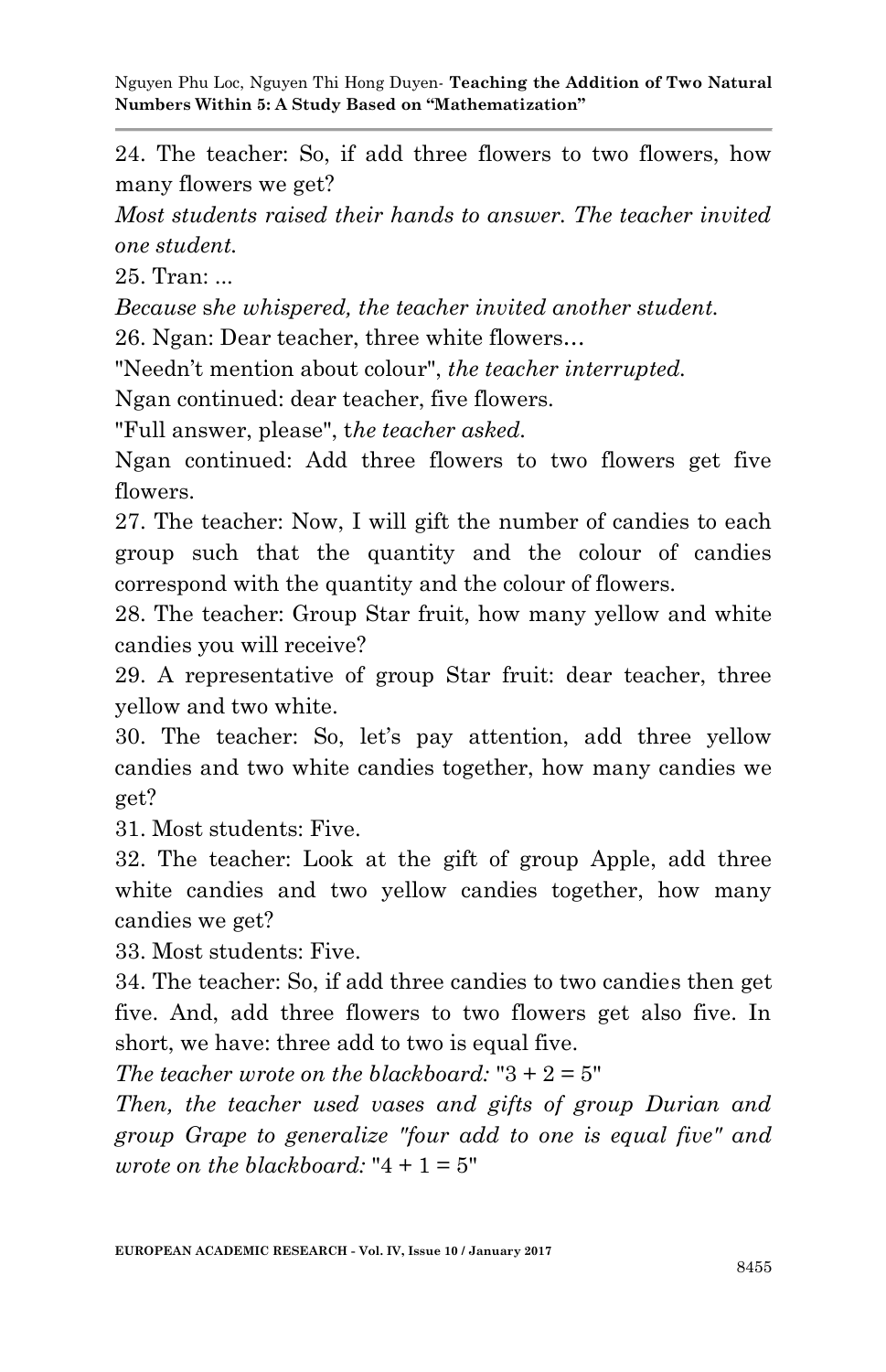*After that, the teacher wrote more*  $"2 + 3 = 5"$ ,  $"1 + 4 = 5"$  *on the blackboard*.

35. The teacher: Now, let's look at " $4 + 1 = 5$ " and " $1 + 4 = 5$ " and find out similarities and differences between them.

36. Minh: Dear teacher, the same is No.1 and No.4, the difference is No.4 precedes No.1, No.1 precedes No.4.

37. The teacher: Not really clear, who can speak clearly? Compare two equations. Ngan, please!

38. Ngan: Dear teacher, the same is No.1 and No.4, the difference is No.4 precedes No.1, No.1 precedes No.4.

39. The teacher: Ngan and Minh had the same answer. There is one more similarity. My, please!

40. My: Dear teacher, two numbers five are identical.

41. The teacher: Two numbers five are identical. So, I have to combine two answers in order to have the correct answer. Add 4 to 1 is equal 5, Add 1 to 4 is also equal 5. How about two results?

42. The class in unison: Equal.

43. The teacher: Yes, the same. What properties two equations have? How about No.1 and No.4?

44. The class in unison: They are inverted.

45. The teacher: Exactly, they are inverted. How about the result if we invert two quantities shown in the addition? Is it change?

46. The class in unison: No

47. No change. And the unit we learn today is the addition of two natural numbers within 5. Repeat it, please.

*The class repeated loudly the title of the unit while the teacher was writing it on the backboard. Then, the teacher called more three students to repeat. After that, the teacher asked the class*  speak in unison loudly: " $3 + 2 = 5$ ", " $2 + 3 = 5$ ", " $4 + 1 = 5$ ", " $1 + 4$ = 5". *Then, the teacher asked three more students repeat.*

*The teacher went to close each group, asked each student each short question quickly: "2 plus 3 is?", "3 plus 2 is? "," 4 plus 1 is?*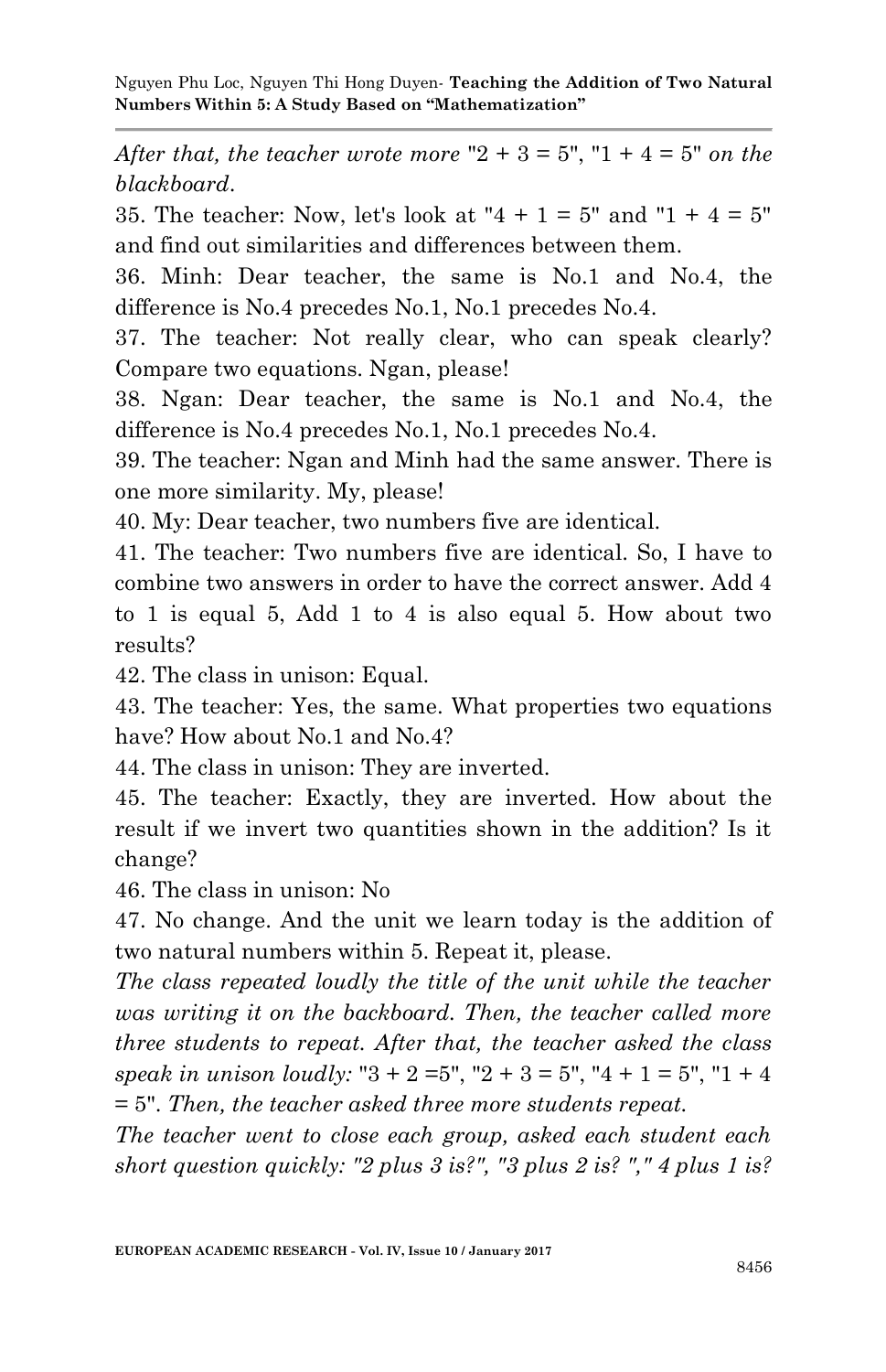*"," 1 plus 4 is?" All students in class answered quickly and exactly," is equal 5".*

*Next, the teacher introduced the mini game, "Pairing".*

#### *Mini game "Pairing":*

48. The teacher: I will give each you one card randomly. You have to find out one friend such that add two numbers in two cards together, you will get five. Do you understand?

49. Most students in unison: Yes.

50. The teacher: For examples, I have got No. 1, which number I have to find out?

51. The class in unison: No. 4.

52. The teacher: Right, I will find who keeps No.4. Add them together to get which number?

53. The class in unison: No. 5

54. The teacher: Ok, now I will contribute cards for all you.

*After each student had one card, the game began. Students were so exited. They found one friend to match a correct pair quickly.*

*The teacher asked two students in a pair stand close together in order to the teacher could test the result.*

55. The teacher: All right, you all win in this game.

*The teacher continued to review the lesson.*

56. The teacher: So, if you hold No. 2 then you have to find which number?

57. Most students in unison: No.3

58. The teacher: So, if you hold No. 4 then you have to find which number?

59. Most students in unison: No.1

60. The teacher: So, if you hold No. 1 then you have to find which number?

61. Most students in unison: No.4

62. The teacher: So, if you hold No. 3 then you have to find which number?

63. Most students in unison: No.2

The lesson ended at 8:50 AM on the same day.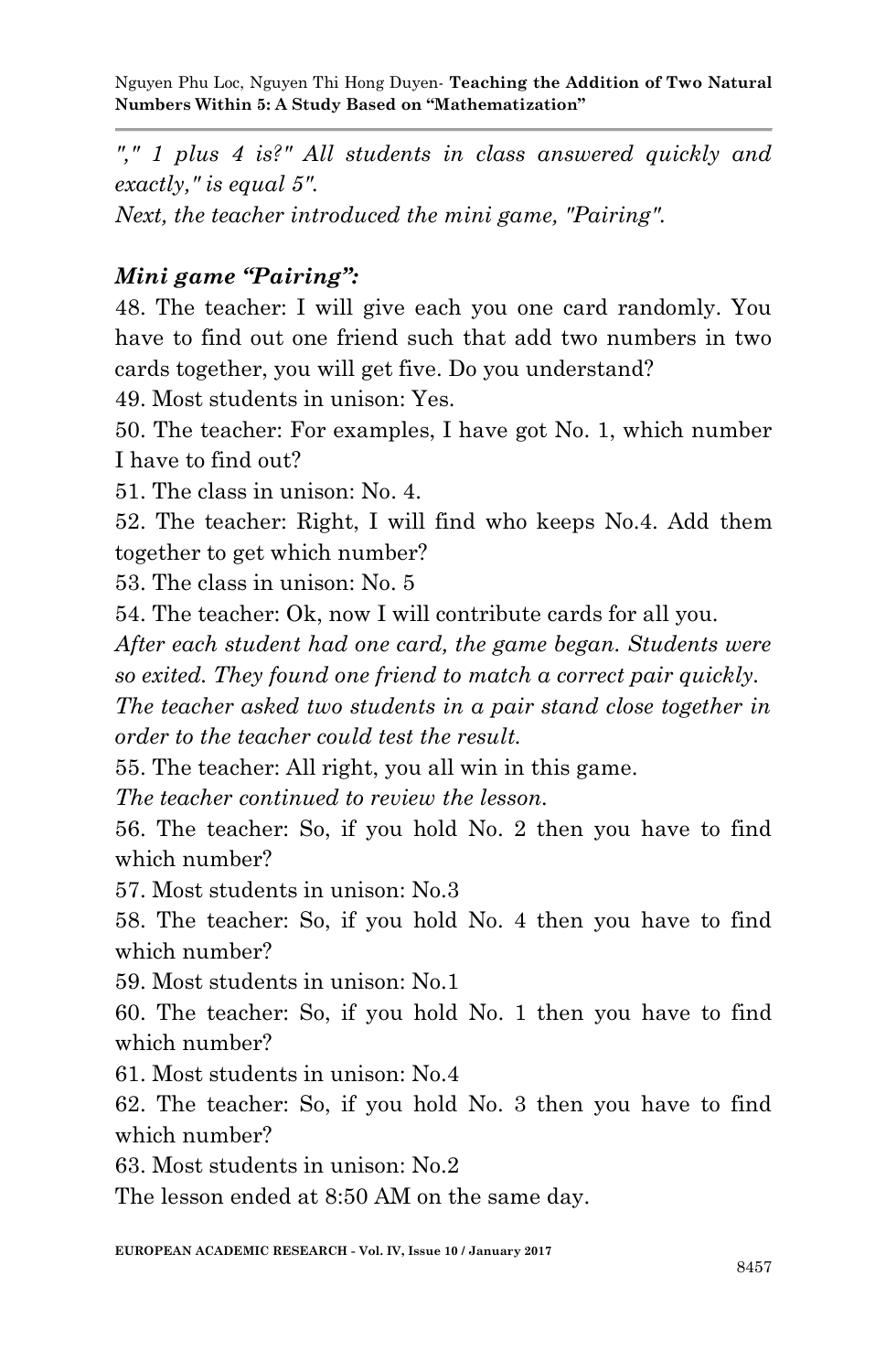## **4.2 Lesson analyzing**

|  | Table 1: Analyzing the process of teaching according to |  |  |  |
|--|---------------------------------------------------------|--|--|--|
|  | "mathematization"                                       |  |  |  |

| Line      | of<br>Action       | Objective               | Kind of mathematization    |
|-----------|--------------------|-------------------------|----------------------------|
|           | students           |                         |                            |
| $1 - 16$  | To get union of    | Students<br>recognize   | Horizontal mathematization |
|           | of<br>white<br>set | the relationship of the |                            |
|           | and<br>flowers     | union of two disjoint   |                            |
|           | vellow flowers     | sets                    |                            |
| $17 - 33$ | To<br>to<br>answer | Students are initially  | Horizontal mathematization |
|           | teachers'          | be familiar with the    |                            |
|           | questions on " to  | mathematical<br>term    |                            |
|           | add something to   | "To add"                |                            |
|           | something"         |                         |                            |
| 34-63     | To take action on  | Students learn<br>new   | Vertical mathematization   |
|           | addition of two    | mathematics:            |                            |
|           | numbers within 5   | addition<br>of<br>two   |                            |
|           |                    | numbers within 5        |                            |

The Table 1 showed that the processing of teaching "The addition of two natural numbers within 5" consisted of stages of mathematization. In the environment of horizontal mathematization, the students had opportunities to take action (observing, counting, describing, adding,…) on particular objects (flowers,..); while in the environment of vertical mathematization, they acted on abstract objects (mathematical objects): 1, 2, 3, 4, 5. As a result of these processes, they learn what the addition of two numbers within  $5$  is  $-$  new mathematics to them.

#### **CONCLUSION**

From results of this research, we believe that Vietnamese students are so interested in learning mathematics concepts through dealing with contextual problems or working with real situations. Due to this approach, students can realize the correct meaning of the knowledge and the close relationship between mathematics and real life.